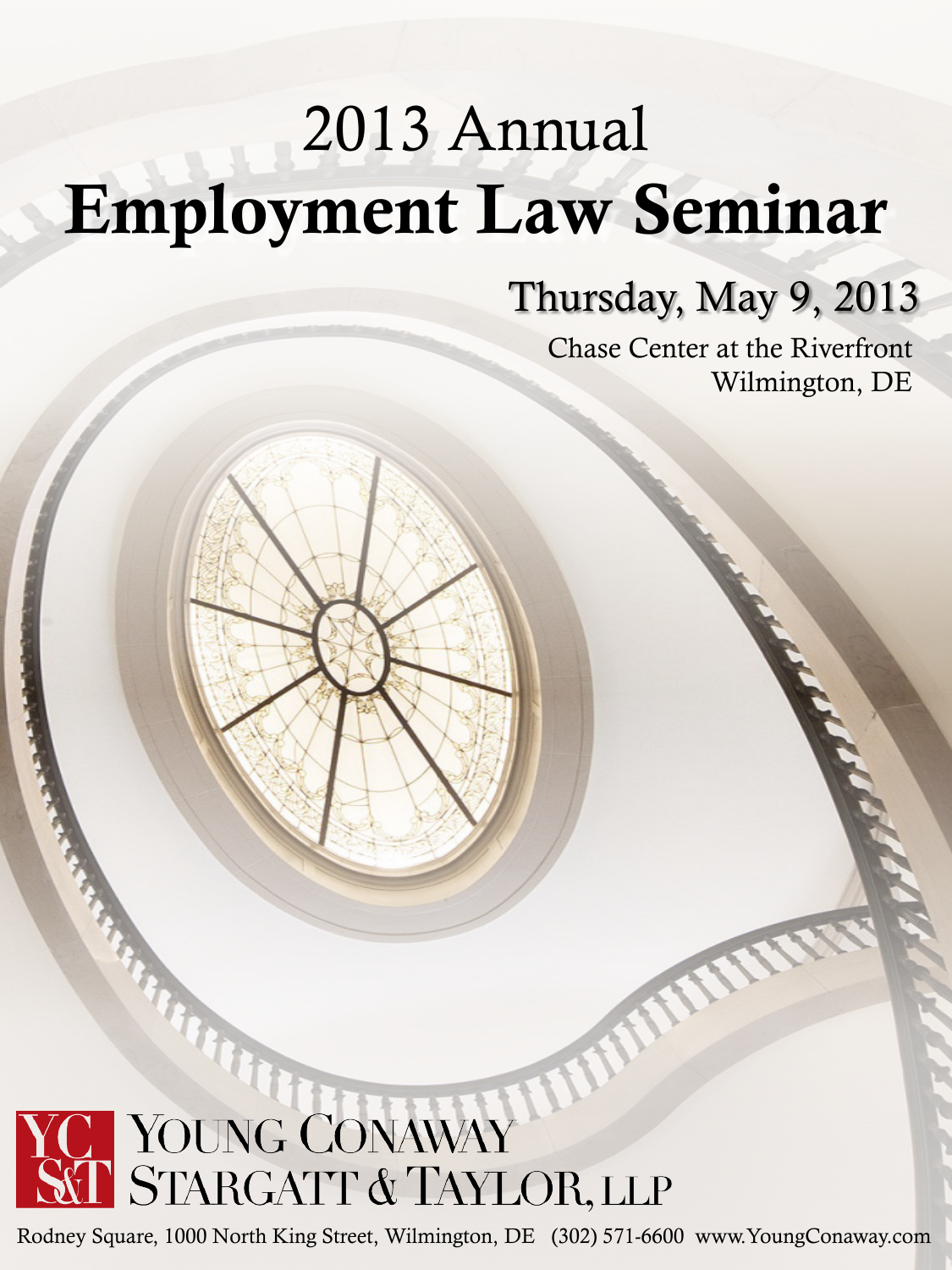# Morning Agenda

#### 8:00 a.m. - 9:00 a.m. **Registration and Networking Breakfast**

 Interact with your peers and friends, old and new, during this one-hour networking breakfast. The speakers also will be present, so be sure to introduce yourself to any of the employment lawyers you haven't yet met!

- 9:00 a.m. 9:15 a.m. **Seminar Opening and Welcome** *Section Chair, Barry M. Willoughby*
- 9:15 a.m. 10:15 a.m. **Hot Topics In Employment Law** *Moderator: Barry M. Willoughby Speakers: Scott A. Holt, Adria B. Martinelli, Michael P. Stafford, and Lauren E.M. Russell* Panelists will discuss the issues that are keeping human-resource professionals awake at night and review current trends in employment law.
- 10:15 a.m. 10:30 a.m. **Break**
- 10:30 a.m. 11:15 a.m. **Enforcement Priorities at the EEOC**

*Special Guest: Debra Lawrence, Esq., Regional Attorney for the Philadelphia District, U.S. EEOC*

 Our special-guest speaker will discuss the issues designated as top priorities for the agency, both nationally and regionally, including systemicdiscrimination initiatives, vulnerable workers, and pre-hiring practices.

11:15 a.m. - 11:30 a.m. **Break**

### 11:30 a.m. - 12:15 p.m. **Trending Topics In Social Media**

*Speaker: Margaret (Molly) DiBianca*

 Social media continues to be a hot-button issue for employers. Learn what issues have hit the mainstream in the past year, as well as what to look out for in the months ahead.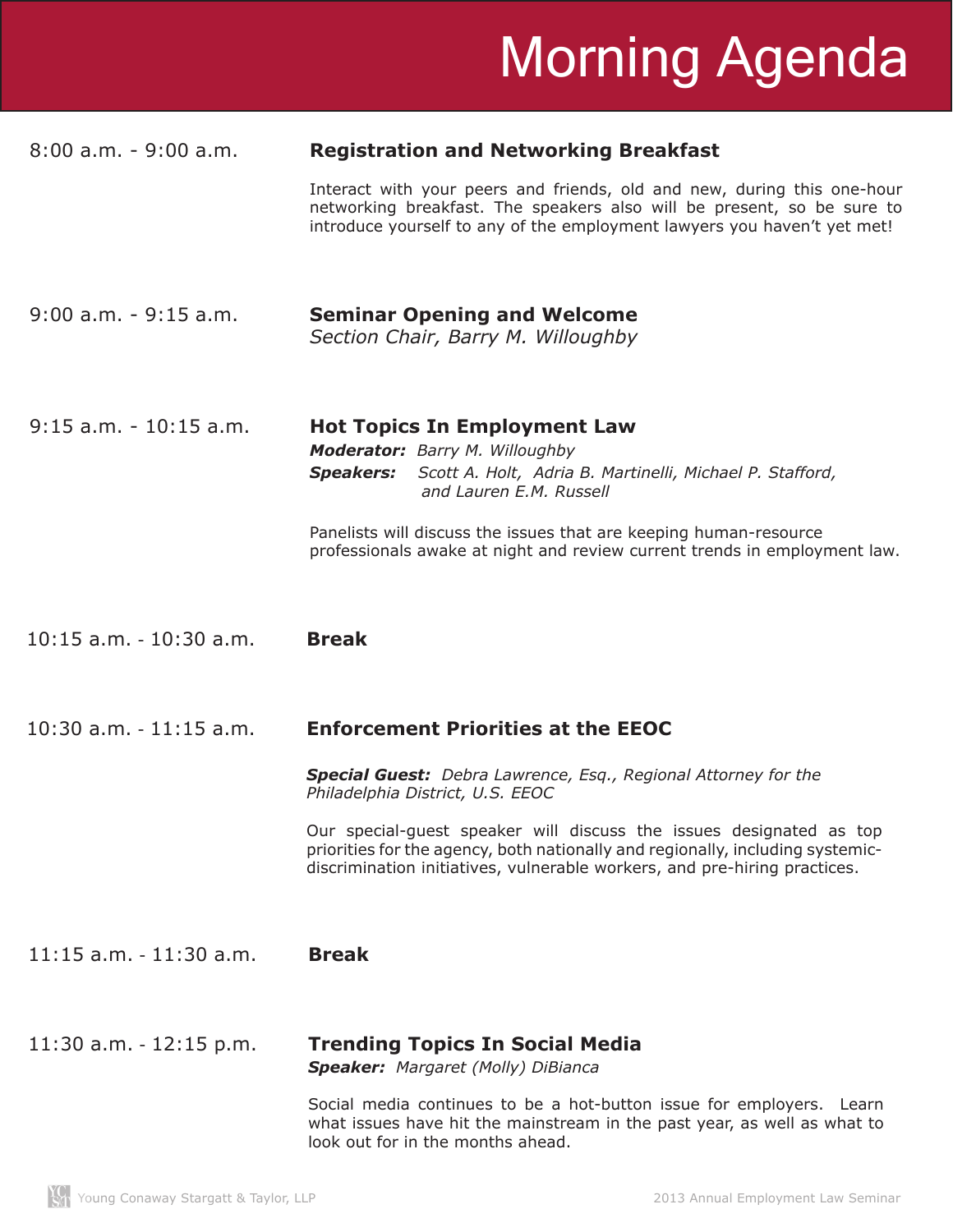#### 12:15 p.m. - 1:30 p.m. **Lunch and Employment Law Family Feud**

*Host: William W. Bowser*

 After lunch, join in the fun as brave volunteers test their knowledge of employment law during a revised edition of the popular gameshow, *Family Feud.*

1:30 p.m. - 1:45 p.m. **Break**

#### 1:45 p.m. - 2:30 p.m. **Breakout Session One**

#### A. **NLRB In Union and Non-Union Workplaces** *Speakers: Barry M. Willoughby and Michael P. Stafford*

 The National Labor Relations Board and aggressive union tactics impact the union *and* non-union workplaces. From a new posting requirement to the issuance of complaints for so-called "Facebook firings," the Board's activities affect every workplace. This session will help employers prepare for the road ahead.

#### B. **Special Topics for the Public Sector**  *Speakers: William W. Bowser and Scott A. Holt*

 This session has become a must-attend for government employers. Presenters will review the major decisions and developments in the public sector, including the important role played by PERB and the impact of binding arbitration.

2:30 p.m. - 2:45 p.m. **Break**

#### 2:45 p.m. - 3:25 p.m. **Breakout Session Two**

#### A. **ADA and FMLA Update** *Speakers: William W. Bowser and Margaret (Molly) DiBianca*

 Managing leave is one of the toughest tasks for employers and the ADA and FMLA can seem impossibly difficult to administer. In this session, get practical advice for avoiding the traps of employee leave.

#### B. **Employers' Top 10 Mistakes at Unemployment Insurance Hearings** *Speakers: Adria B. Martinelli and Lauren E.M. Russell*

 Many employers worry that they need counsel to represent them at unemployment-insurance hearings. In this session, attendees will get practical advice for how to best present your side of the story and the biggest traps to avoid.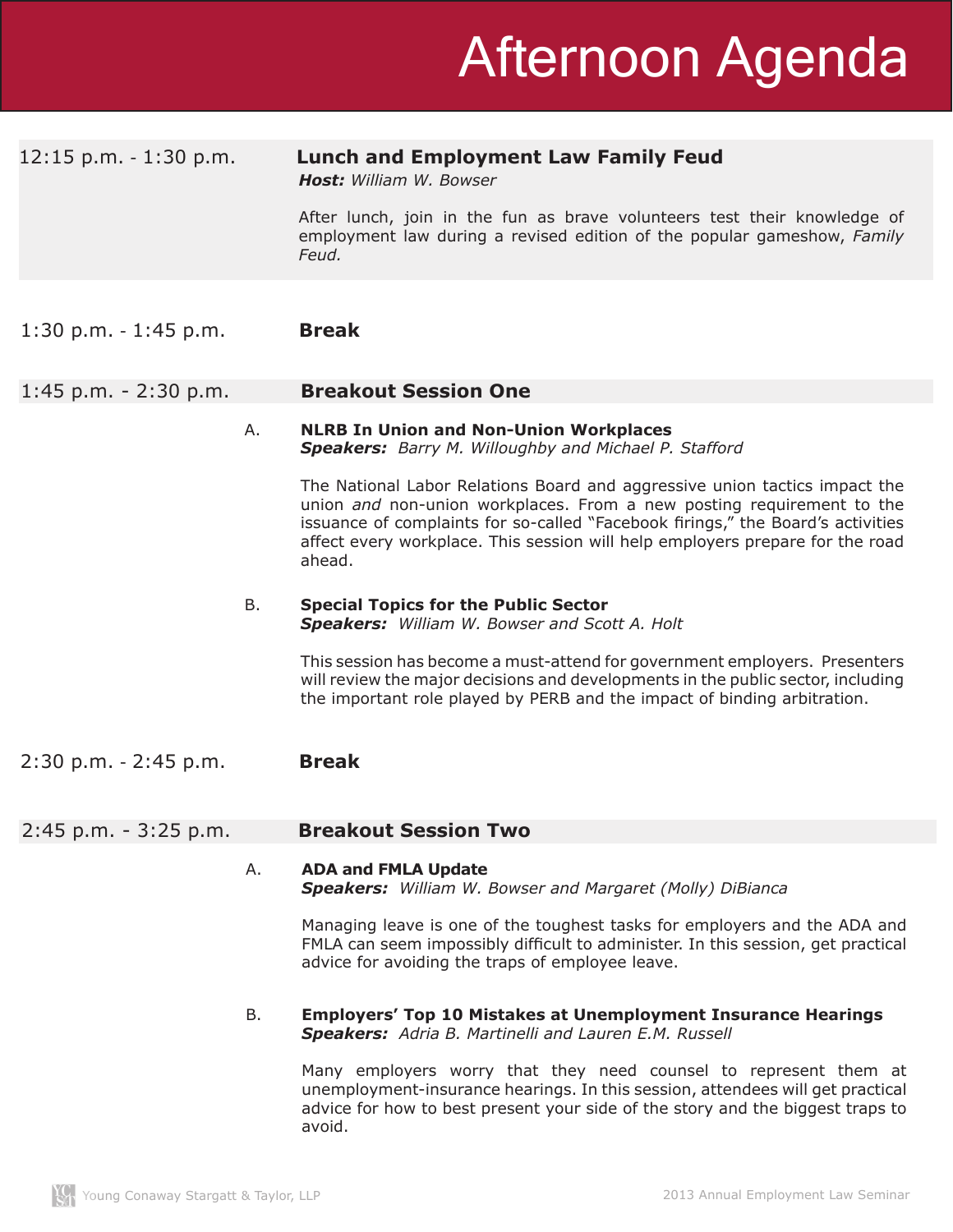## **Registration**

**REGISTER TODAY!** The cost for this all-day seminar, including continental breakfast, lunch "with the lawyers," and complete seminar materials, is just \$145 per person, \$125 for each additional attendee from the same organization. Registration is open until May 2, 2013. No refunds for cancellations after May 6, 2013.

#### **To Register And Pay Online:**

Visit **www.YoungConaway.com/2013AnnualEmploymentLawSeminar/** and use the online registration and payment form.

**To Register And Pay By Mail:**

Return your completed registration form and check made payable to Young Conaway Stargatt & Taylor, LLP (E.I. No. 510082644):

**MAIL:** Young Conaway Stargatt & Taylor, LLP Rodney Square 1000 North King Street Wilmington, DE 19801 ATTN: Felicia Gojmerac

**Questions? EMAIL: elawseminars@ycst.com**

**NOTE: This program has been submitted for 4.25 (General) recertification credit hours toward PHR, SPHR and GPHR recertification through the Human Resource Certification Institute (HRCI). For more information about certification or recertification, please visit the HRCI home page at www.hrci.org.**

**This program has also been submitted for Delaware CLE (approval pending).**

Attendance is by invitation only. Young Conaway Stargatt & Taylor, LLP reserves the right to deny admission to any person(s).